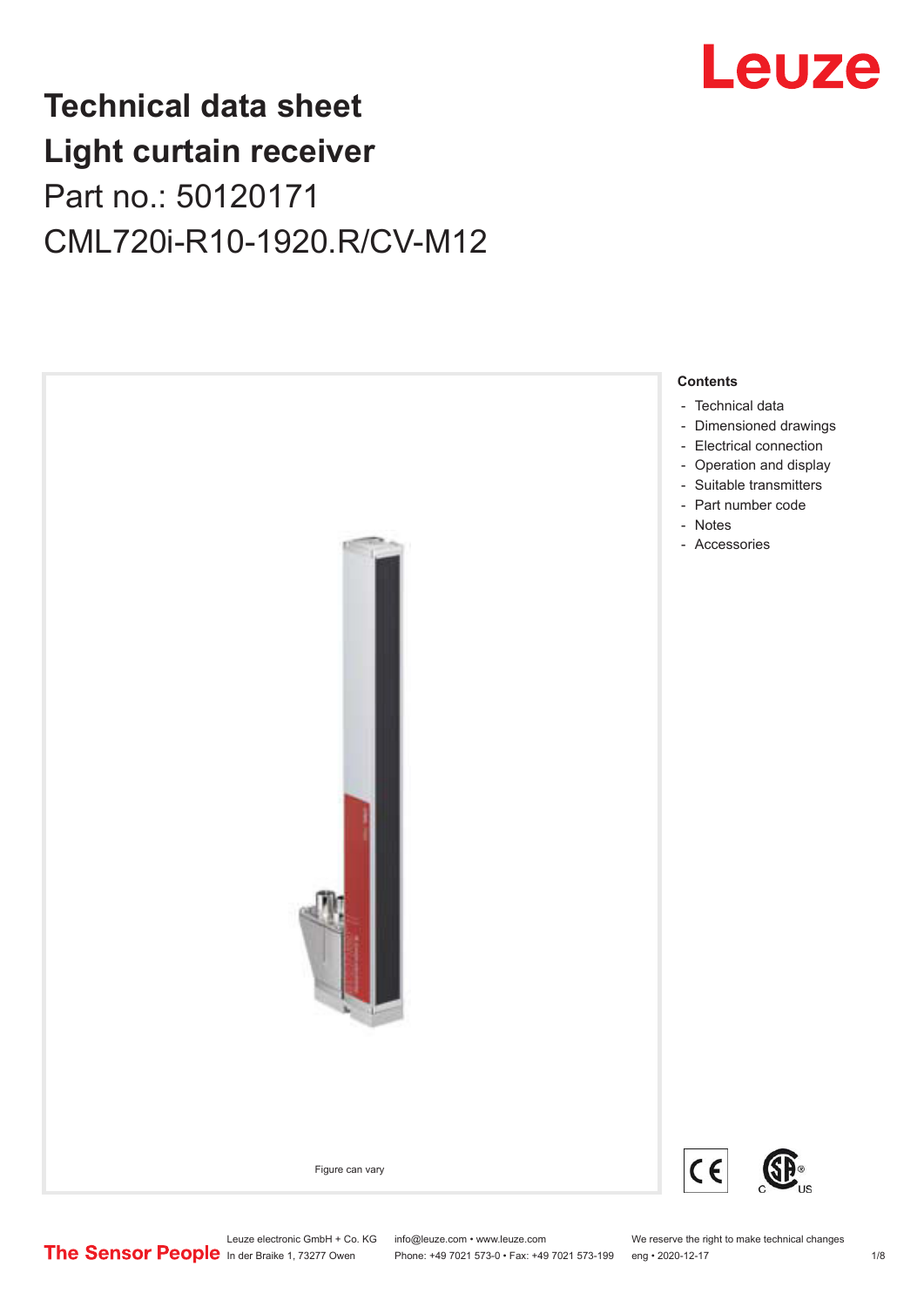## <span id="page-1-0"></span>**Technical data**

#### **Basic data**

| Series                                         | 720                                                                                                        |
|------------------------------------------------|------------------------------------------------------------------------------------------------------------|
| <b>Operating principle</b>                     | Throughbeam principle                                                                                      |
| Device type                                    | Receiver                                                                                                   |
| <b>Contains</b>                                | Accessories for the use of the BT-2R1                                                                      |
| Application                                    | Object measurement                                                                                         |
|                                                |                                                                                                            |
| <b>Special version</b>                         |                                                                                                            |
| <b>Special version</b>                         | Crossed-beam scanning                                                                                      |
|                                                | Diagonal-beam scanning                                                                                     |
|                                                | Parallel-beam scanning                                                                                     |
|                                                |                                                                                                            |
| <b>Optical data</b>                            |                                                                                                            |
| <b>Operating range</b>                         | Guaranteed operating range                                                                                 |
| <b>Operating range</b>                         | 0.37m                                                                                                      |
| <b>Operating range limit</b>                   | Typical operating range                                                                                    |
| <b>Operating range limit</b>                   | 0.29m                                                                                                      |
| <b>Measurement field length</b>                | 1.920 mm                                                                                                   |
| <b>Number of beams</b>                         | 192 Piece(s)                                                                                               |
| Beam spacing                                   | $10 \text{ mm}$                                                                                            |
|                                                |                                                                                                            |
| <b>Measurement data</b>                        |                                                                                                            |
| Minimum object diameter                        | 20 mm                                                                                                      |
|                                                |                                                                                                            |
| <b>Electrical data</b>                         |                                                                                                            |
| <b>Protective circuit</b>                      | Polarity reversal protection                                                                               |
|                                                | Short circuit protected                                                                                    |
|                                                | <b>Transient protection</b>                                                                                |
|                                                |                                                                                                            |
| Performance data                               |                                                                                                            |
| Supply voltage $U_{B}$                         | 18  30 V, DC                                                                                               |
| <b>Residual ripple</b>                         | 0  15 %, From $U_{\rm B}$                                                                                  |
| <b>Open-circuit current</b>                    | 0 435 mA, The specified values refer<br>to the entire package consisting of trans-<br>mitter and receiver. |
|                                                |                                                                                                            |
| Outputs                                        |                                                                                                            |
| <b>Number of analog outputs</b>                | 2 Piece(s)                                                                                                 |
|                                                |                                                                                                            |
| <b>Analog outputs</b><br>Current               | 24 mA<br>0                                                                                                 |
| Voltage                                        | 0  11 V                                                                                                    |
|                                                |                                                                                                            |
| Analog output 1                                |                                                                                                            |
| Type                                           | Voltage                                                                                                    |
|                                                |                                                                                                            |
| <b>Analog output 2</b>                         |                                                                                                            |
| <b>Type</b>                                    | Current                                                                                                    |
|                                                |                                                                                                            |
| Inputs/outputs selectable                      |                                                                                                            |
| Output current, max.                           | 100 mA                                                                                                     |
| Input resistance                               | $6,000 \Omega$                                                                                             |
| Number of inputs/outputs selectable 2 Piece(s) |                                                                                                            |
| Type                                           | Inputs/outputs selectable                                                                                  |
| Voltage type, outputs                          | DC                                                                                                         |
| Switching voltage, outputs                     | Typ. $U_R / 0 V$                                                                                           |
| Voltage type, inputs                           | DC                                                                                                         |
| Switching voltage, inputs                      | high: ≥6V                                                                                                  |
|                                                | $low: 4V$                                                                                                  |
|                                                |                                                                                                            |

| Input/output 1                  |                              |  |  |
|---------------------------------|------------------------------|--|--|
| <b>Activation/disable delay</b> | 1 <sub>ms</sub>              |  |  |
| <b>Timing</b>                   |                              |  |  |
| <b>Readiness delay</b>          | 450 ms                       |  |  |
| <b>Cycle time</b>               | $6.16$ ms                    |  |  |
| Response time per beam          | $30 \mu s$                   |  |  |
| <b>Service interface</b>        |                              |  |  |
| <b>Type</b>                     | IO-Link                      |  |  |
| <b>IO-Link</b>                  |                              |  |  |
| <b>Function</b>                 | Configuration via software   |  |  |
|                                 | Service                      |  |  |
| <b>Connection</b>               |                              |  |  |
| <b>Number of connections</b>    | 2 Piece(s)                   |  |  |
| <b>Plug outlet</b>              | Rear side                    |  |  |
|                                 |                              |  |  |
| <b>Connection 1</b>             |                              |  |  |
| <b>Function</b>                 | Configuration interface      |  |  |
|                                 | Signal IN                    |  |  |
|                                 | Signal OUT                   |  |  |
|                                 | Voltage supply               |  |  |
| Type of connection              | Connector                    |  |  |
| <b>Thread size</b>              | M12                          |  |  |
| <b>Type</b>                     | Male                         |  |  |
| <b>Material</b>                 | Metal                        |  |  |
| No. of pins                     | 8-pin<br>A-coded             |  |  |
| Encoding                        |                              |  |  |
| <b>Connection 2</b>             |                              |  |  |
| <b>Function</b>                 | Connection to transmitter    |  |  |
| <b>Type of connection</b>       | Connector                    |  |  |
| <b>Thread size</b>              | M <sub>12</sub>              |  |  |
| Type                            | Female                       |  |  |
| <b>Material</b>                 | Metal                        |  |  |
| No. of pins                     | 5-pin                        |  |  |
| Encoding                        | A-coded                      |  |  |
| <b>Mechanical data</b>          |                              |  |  |
| Design                          | Cubic                        |  |  |
| Dimension (W x H x L)           | 29 mm x 35.4 mm x 1,943 mm   |  |  |
| <b>Housing material</b>         | Metal                        |  |  |
| <b>Metal housing</b>            | <b>Aluminum</b>              |  |  |
| Lens cover material             | Plastic                      |  |  |
| Net weight                      | 2,100 g                      |  |  |
| <b>Housing color</b>            | Silver                       |  |  |
| <b>Type of fastening</b>        | Groove mounting              |  |  |
|                                 | Via optional mounting device |  |  |
| <b>Operation and display</b>    |                              |  |  |
| Type of display                 | <b>LED</b>                   |  |  |
|                                 | OLED display                 |  |  |
| <b>Number of LEDs</b>           | 2 Piece(s)                   |  |  |
| Type of configuration           | Software                     |  |  |
|                                 | Teach-in                     |  |  |
| <b>Operational controls</b>     | Membrane keyboard            |  |  |

Leuze

Leuze electronic GmbH + Co. KG info@leuze.com • www.leuze.com We reserve the right to make technical changes ln der Braike 1, 73277 Owen Phone: +49 7021 573-0 • Fax: +49 7021 573-199 eng • 2020-12-17 2/8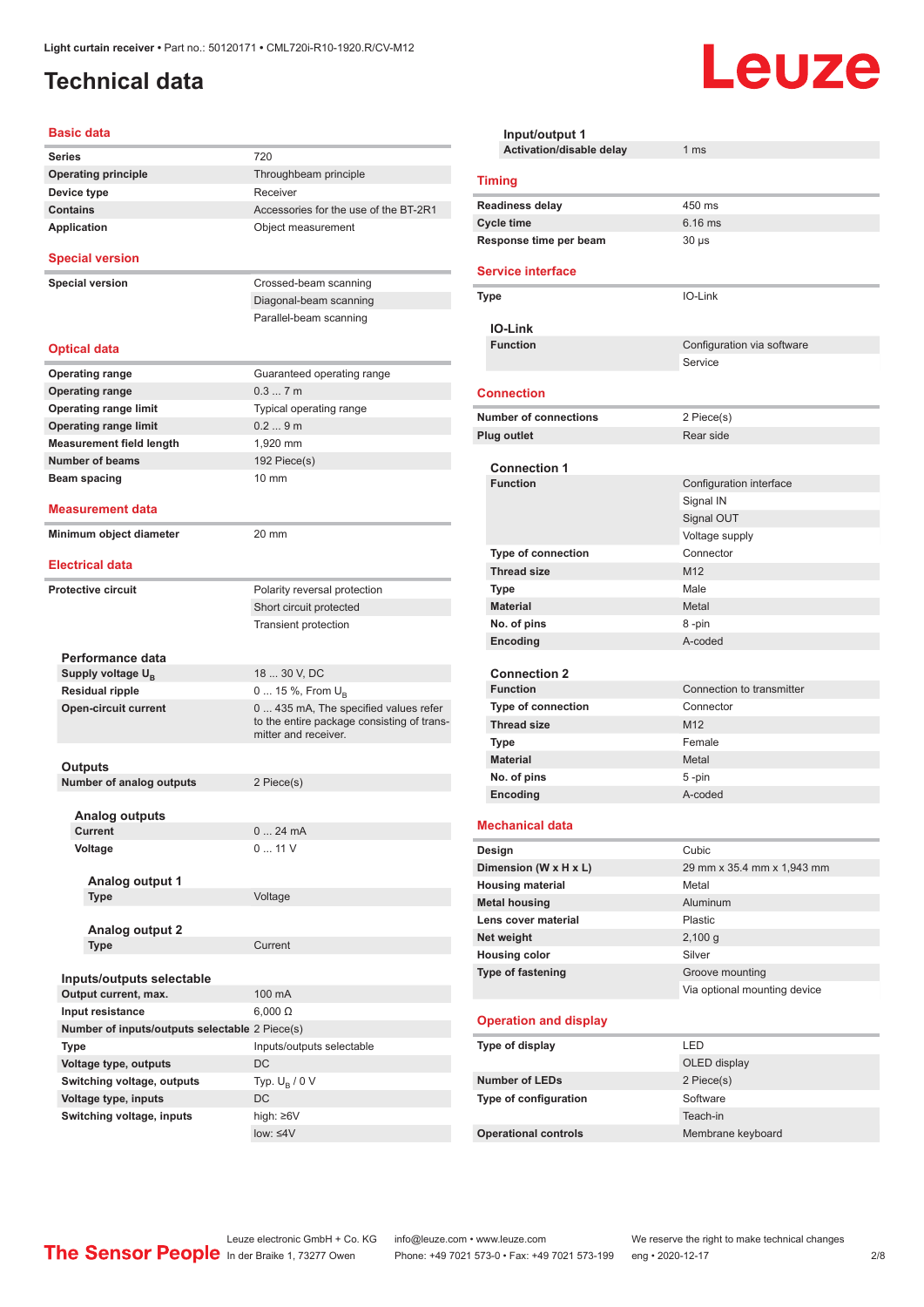## **Technical data**

# Leuze

#### **Environmental data**

| Ambient temperature, operation | $-30$ 60 °C    |  |
|--------------------------------|----------------|--|
| Ambient temperature, storage   | $-40$ 70 °C    |  |
| <b>Certifications</b>          |                |  |
| Degree of protection           | IP 65          |  |
| <b>Protection class</b>        | $\mathbf{III}$ |  |
| <b>Certifications</b>          | c CSA US       |  |
| <b>Standards applied</b>       | IEC 60947-5-2  |  |

#### **Classification**

| <b>Customs tariff number</b> | 90314990 |
|------------------------------|----------|
| eCl@ss 5.1.4                 | 27270910 |
| eCl@ss 8.0                   | 27270910 |
| eCl@ss 9.0                   | 27270910 |
| eCl@ss 10.0                  | 27270910 |
| eCl@ss 11.0                  | 27270910 |
| <b>ETIM 5.0</b>              | EC002549 |
| <b>ETIM 6.0</b>              | EC002549 |
| <b>ETIM 7.0</b>              | EC002549 |
|                              |          |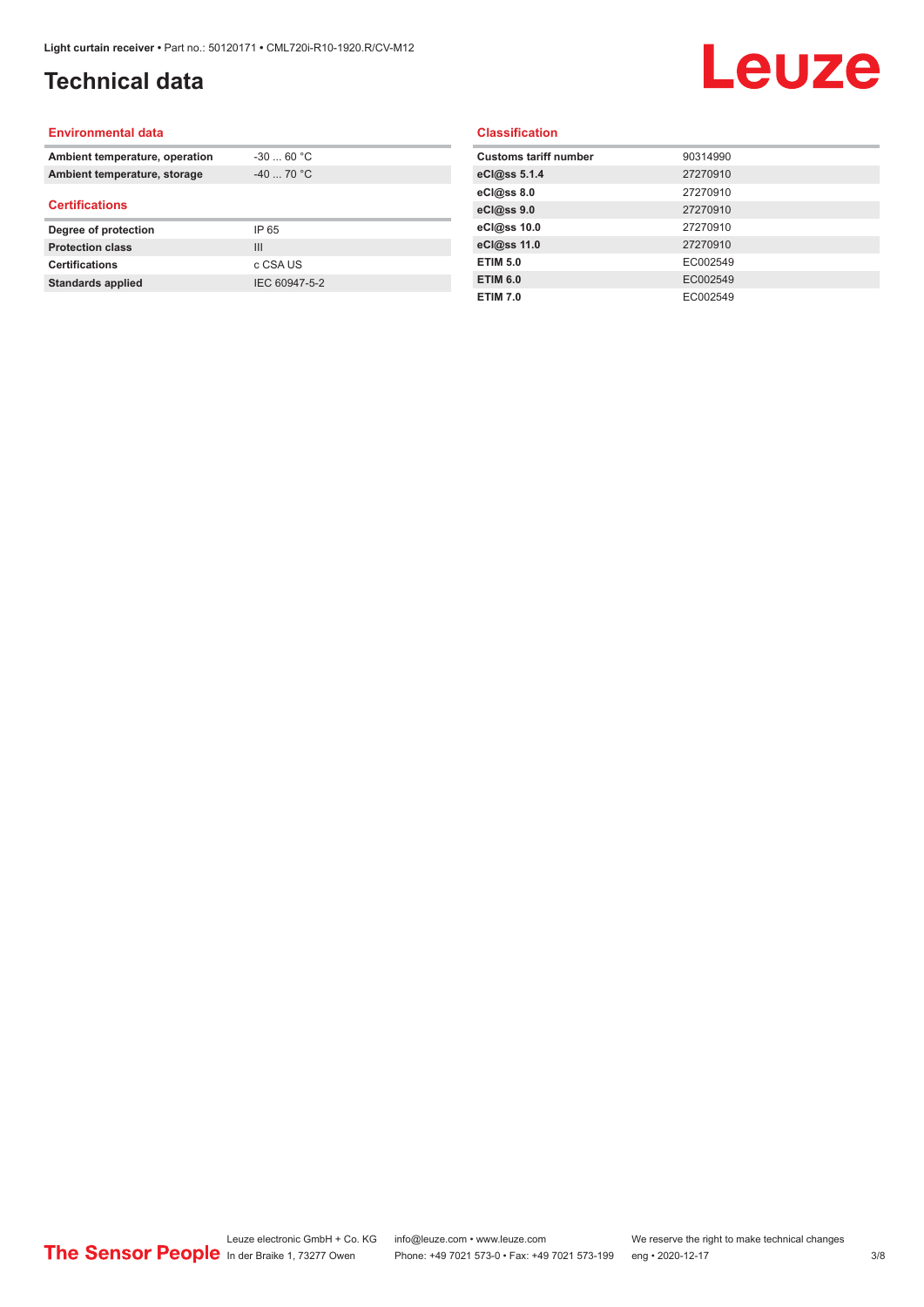#### <span id="page-3-0"></span>**Dimensioned drawings**

All dimensions in millimeters



- 
- B Measurement field length 1920 mm
- F M6 thread

G Fastening groove

- R Receiver
	- Y 5 mm

T Transmitter

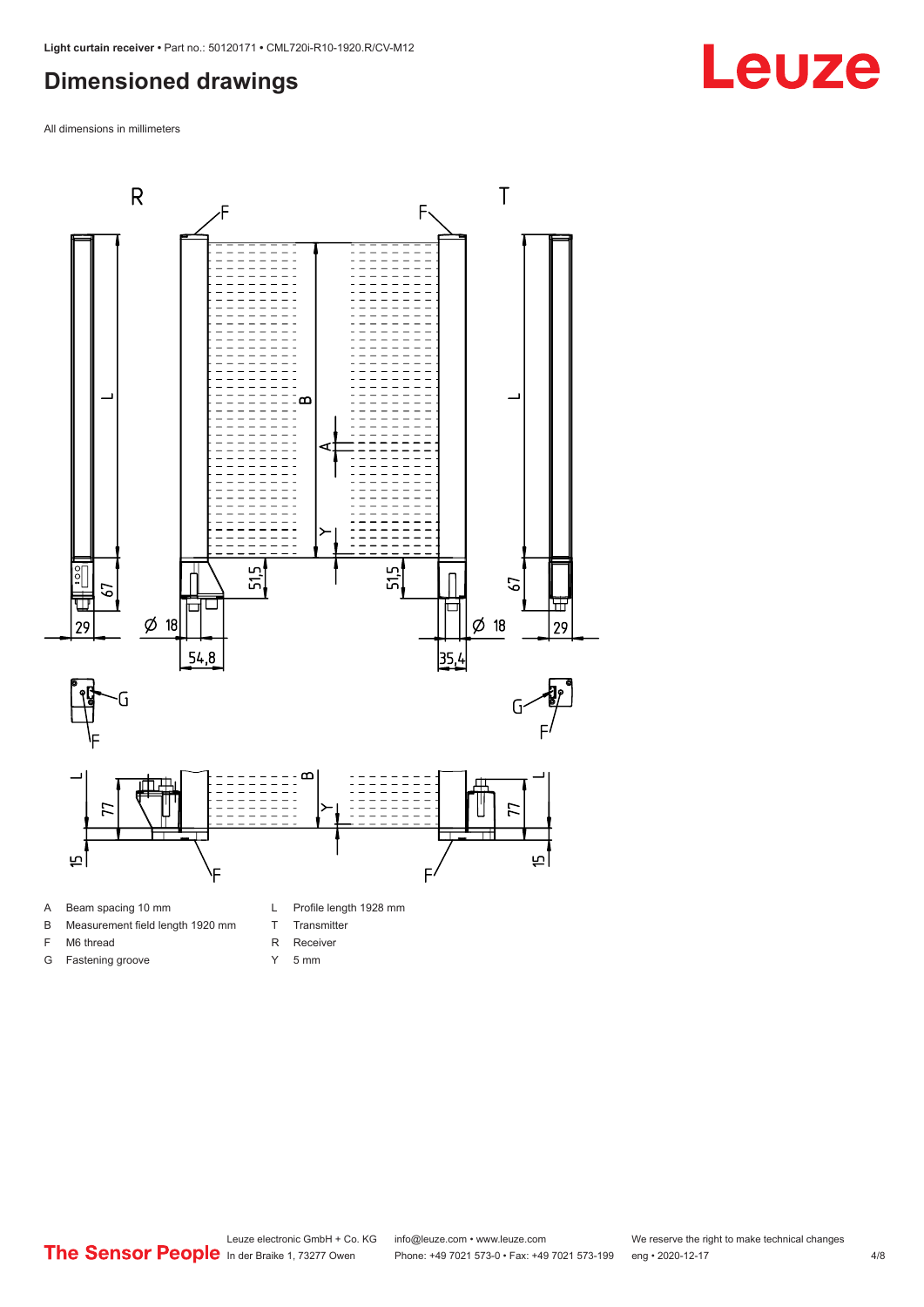### <span id="page-4-0"></span>**Dimensioned drawings**





A PWR / SW IN / OUT

## **Electrical connection**

**Connection 1**

| <b>Function</b>    | Configuration interface<br>Signal IN |
|--------------------|--------------------------------------|
|                    | Signal OUT                           |
|                    | Voltage supply                       |
| Type of connection | Connector                            |
| <b>Thread size</b> | M12                                  |
| <b>Type</b>        | Male                                 |
| <b>Material</b>    | Metal                                |
| No. of pins        | 8-pin                                |
| Encoding           | A-coded                              |

#### **Pin Pin assignment**

| 1              | $V +$            |
|----------------|------------------|
| $\overline{2}$ | I/O <sub>1</sub> |
| 3              | GND              |
| $\overline{4}$ | IO-Link          |
| 5              | I/O <sub>2</sub> |
| 6              | OUT V            |
| 7              | OUT mA           |
| 8              | <b>AGND</b>      |
|                |                  |



#### **Connection 2**

| <b>Function</b>    | Connection to transmitter |
|--------------------|---------------------------|
| Type of connection | Connector                 |
| <b>Thread size</b> | M <sub>12</sub>           |
| <b>Type</b>        | Female                    |
| <b>Material</b>    | Metal                     |
| No. of pins        | $5$ -pin                  |
| Encoding           | A-coded                   |

#### **Pin Pin assignment**

|         | <b>FE/SHIELD</b> |
|---------|------------------|
| 2       | V+               |
| 2<br>×. | <b>GND</b>       |
| 4       | RS 485 Tx+       |
| n       | RS 485 Tx-       |

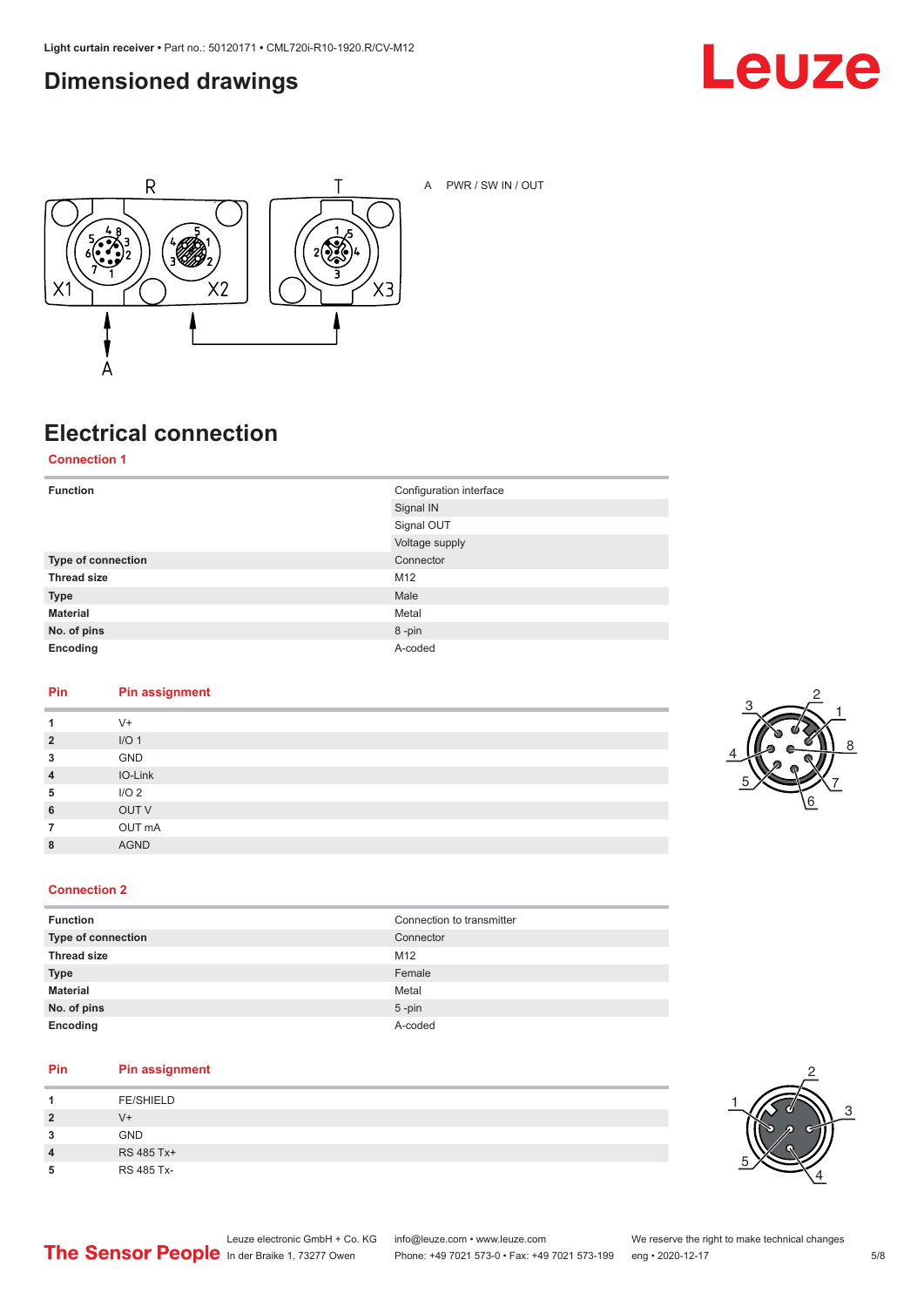### <span id="page-5-0"></span>**Operation and display**

| <b>LED</b>     | <b>Display</b>           | <b>Meaning</b>                         |
|----------------|--------------------------|----------------------------------------|
|                | Green, continuous light  | Operational readiness                  |
|                | Green, flashing          | Teach / error                          |
| $\overline{2}$ | Yellow, continuous light | Light path free, with function reserve |
|                | Yellow, flashing         | No function reserve                    |
|                | Off                      | Object detected                        |

### **Suitable transmitters**

| Part no. | <b>Designation</b>         | <b>Article</b>               | <b>Description</b>                                                        |
|----------|----------------------------|------------------------------|---------------------------------------------------------------------------|
| 50119498 | CML720i-T10-<br>1920.R-M12 | Light curtain<br>transmitter | Operating range: 0.3  6 m<br>Connection: Connector, M12, Rear side, 5-pin |

#### **Part number code**

Part designation: **CML7XXi-YZZ-AAAA.BCCCDDD-EEEFFF**

| <b>CML</b>  | <b>Operating principle</b><br>Measuring light curtain                                                                                     |
|-------------|-------------------------------------------------------------------------------------------------------------------------------------------|
| 7XXi        | <b>Series</b><br>720i: 720i series<br>730i: 730i series                                                                                   |
| Y           | Device type<br>T: transmitter<br>R: receiver                                                                                              |
| <b>ZZ</b>   | <b>Beam spacing</b><br>05:5 mm<br>10:10 mm<br>20:20 mm<br>40:40 mm                                                                        |
| <b>AAAA</b> | Measurement field length [mm], dependent on beam spacing                                                                                  |
| в           | Equipment<br>A: connector outlet, axial<br>R: rear connector outlet                                                                       |
| CCC         | Interface<br>L: IO-Link<br>/CN: CANopen<br>/PB: PROFIBUS<br>/PN: PROFINET<br>/CV: Analog current and voltage output<br>/D3: RS 485 Modbus |
| <b>DDD</b>  | <b>Special equipment</b><br>-PS: Power Setting                                                                                            |
| EEE         | <b>Electrical connection</b><br>M12: M12 connector                                                                                        |
| <b>FFF</b>  | -EX: Explosion protection                                                                                                                 |
|             | <b>Note</b>                                                                                                                               |
| ₽           | $\&$ A list with all available device types can be found on the Leuze website at www.leuze.com.                                           |

**Leuze**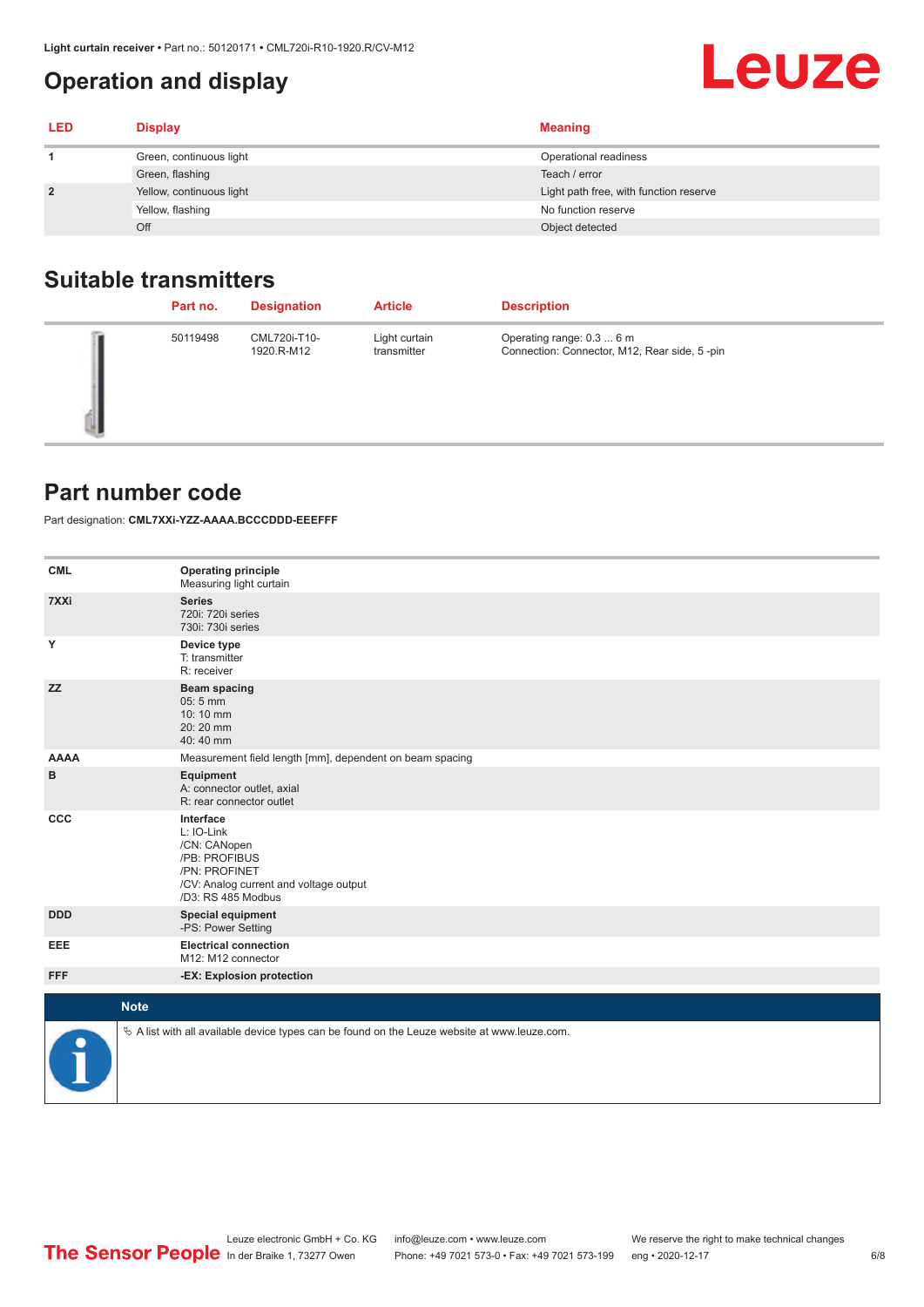#### <span id="page-6-0"></span>**Notes**



#### **Observe intended use!**

 $\%$  This product is not a safety sensor and is not intended as personnel protection.

 $\%$  The product may only be put into operation by competent persons.

 $\%$  Only use the product in accordance with its intended use.

| <b>For UL applications:</b>                                                                                                                                                     |
|---------------------------------------------------------------------------------------------------------------------------------------------------------------------------------|
| $\%$ For UL applications, use is only permitted in Class 2 circuits in accordance with the NEC (National Electric Code).                                                        |
| These proximity switches shall be used with UL Listed Cable assemblies rated 30V, 0.5A min, in the field installation, or equivalent (categories: CYJV/<br>CYJV7 or PVVA/PVVA7) |

#### **Accessories**

#### Connection technology - Connection cables

|   | Part no. | <b>Designation</b> | <b>Article</b>   | <b>Description</b>                                                                                                                                          |
|---|----------|--------------------|------------------|-------------------------------------------------------------------------------------------------------------------------------------------------------------|
| § | 50135128 | KD S-M12-8A-P1-050 | Connection cable | Connection 1: Connector, M12, Axial, Female, A-coded, 8-pin<br>Connection 2: Open end<br>Shielded: Yes<br>Cable length: 5,000 mm<br>Sheathing material: PUR |

#### Connection technology - Interconnection cables

|   |                           | Part no. | <b>Designation</b>                     | <b>Article</b>        | <b>Description</b>                                                                                                                                                                                                                                    |
|---|---------------------------|----------|----------------------------------------|-----------------------|-------------------------------------------------------------------------------------------------------------------------------------------------------------------------------------------------------------------------------------------------------|
| ▤ | $\left(\cdot\right)$<br>Þ | 50129781 | <b>KDS DN-M12-5A-</b><br>M12-5A-P3-050 | Interconnection cable | Suitable for interface: IO-Link, DeviceNet, CANopen<br>Connection 1: Connector, M12, Axial, Female, A-coded, 5-pin<br>Connection 2: Connector, M12, Axial, Male, A-coded, 5-pin<br>Shielded: Yes<br>Cable length: 5,000 mm<br>Sheathing material: PUR |

#### Mounting technology - Mounting brackets

|                                 | Part no. | <b>Designation</b> | <b>Article</b>      | <b>Description</b>                                                                                                                                                                                                        |
|---------------------------------|----------|--------------------|---------------------|---------------------------------------------------------------------------------------------------------------------------------------------------------------------------------------------------------------------------|
| $\frac{1}{2}$ and $\frac{1}{2}$ | 50142900 | BT 700M.5-2SET     | Mounting device set | Design of mounting device: Bracket mounting<br>Fastening, at system: Through-hole mounting, T slotted hole<br>Mounting bracket, at device: Screw type, Sliding block<br>Type of mounting device: Rigid<br>Material: Steel |

Leuze